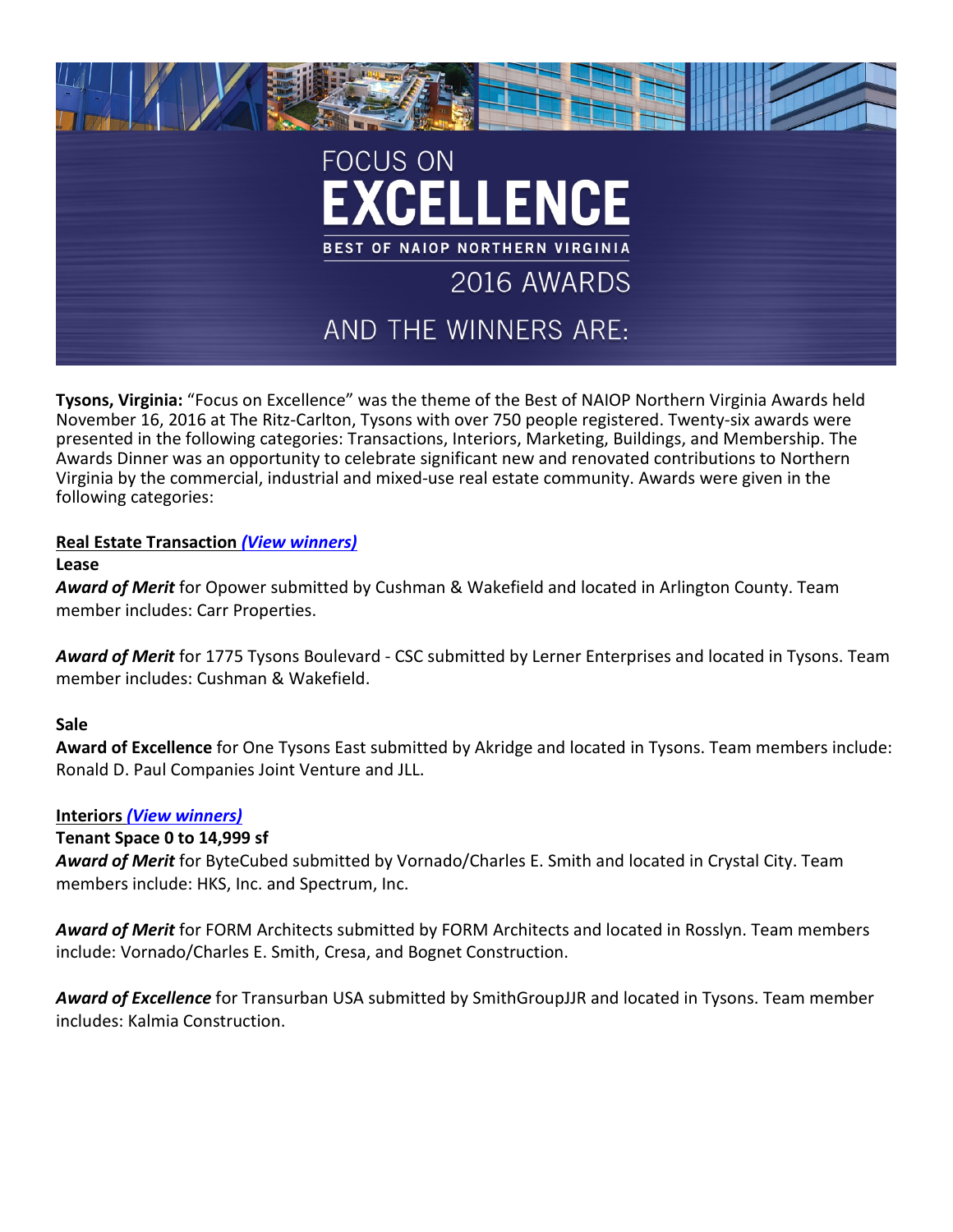*PRESS RELEASE Best of NAIOP Northern Virginia Awards November 16, 2016 Page 2*

### **Tenant Space 15,000 sf to 49,999 sf**

*Award of Merit* for OGSystems submitted by FOX Architects and located in Chantilly. Team members include: Cresa and DFS Construction.

*Award of Excellence* for American Society for Radiation Oncology (ASTRO) submitted by Davis, Carter, Scott Ltd and located in Crystal City. Team members include: Cushman & Wakefield and Bognet Construction.

## **Tenant Space 50,000 sf and Above**

*Award of Merit* for Arlington County Department of Human Services - Sequoia Plaza III submitted by Architecture, Inc. and located in Arlington County. Team members include: Arlington County Government and rand\* construction.

*Award of Merit* for Capital One Headquarters Expansion submitted by HITT Contracting Inc. and located in Tysons. Team members include: Lerner and IA Interior Architects.

*Award of Excellence* for AOL Steve Case Center Renovation submitted by Collective Architecture and located in Sterling. Team members include: AOL Inc. and E.E. Reed Construction, LP.

## **Marketing** *[\(View winner\)](http://www.naiopva.org/events/2016/Awards/2016NAIOP_Awards_Marketing.pdf)*

### **Project Marketing**

*Award of Excellence* for The Bartlett submitted by Vornado/Charles E. Smith and located in Pentagon City. Team members include: Rode Advertising and Brandlink.

### **Buildings** *[\(View winners\)](http://www.naiopva.org/events/2016/Awards/2016NAIOP_Awards_Buildings.pdf)*

### **Master Plan**

*Award of Merit* for Arbor Row Master Plan submitted by WDG Architecture and located in Tysons. Team member includes: Cityline Partners.

*Award of Excellence* for Innovation Center South submitted by Davis, Carter, Scott Ltd and located in Fairfax County. Team members include: Rocks Engineering Company and Shirley Contracting.

### **R&D/Industrial/Data Center**

*Award of Excellence* for Building J submitted by HITT Contracting Inc. and located in Ashburn. Team member includes: Herring & Trowbridge Architects.

### **Adaptive Re-Use**

*Award of Excellence* for WeWork/WeLive - Crystal City submitted by Vornado/Charles E. Smith and located in Crystal City. Team members include: Perkins Eastman, ARExA, and James G. Davis Construction Corporation.

### **Capital Improvement**

*Award of Excellence* for Greensboro Station submitted by SmithGroupJJR and located in Tysons. Team members include: The Meridian Group, James G. Davis Construction Corporation, and CBRE.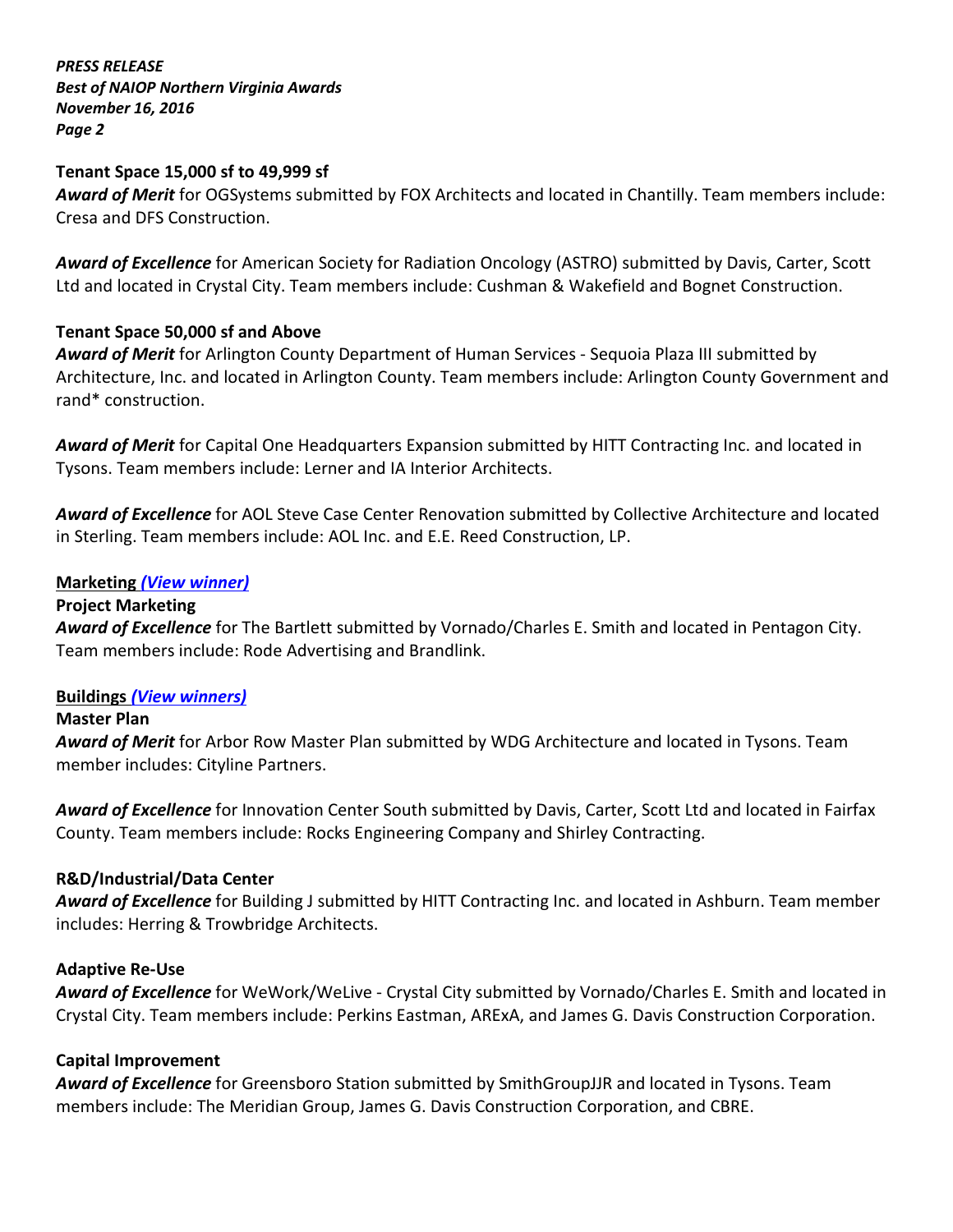*PRESS RELEASE Best of NAIOP Northern Virginia Awards November 16, 2016 Page 3*

## **Build-to-Suit Non-Institutional Facility**

*Award of Merit* for K2M Group Holdings, Inc. Global Headquarters submitted by Trammell Crow Company / Keane Enterprises and located in Town of Leesburg. Team members include: MGMA, SKB Architecture, Vantage Construction Corporation, HITT Contracting Inc., and CBRE.

## **Build-to-Suit Institutional Facility Under \$20 Million**

*Award of Merit* for Stringfellow Road Park & Ride Facility submitted by Fairfax County Department of Public Works and Environmental Services and located in Fairfax County. Team members include: Ritter Architects and Branch Daffan.

### **Build-to-Suit Institutional Facility, \$20 Million & Above**

*Award of Merit* for Charles J. Colgan Senior High School submitted by The Christman Company and located in Manassas. Team members include: Prince William County Public Schools and Moseley Architects.

*Award of Excellence* for Build-to-Suit for Undisclosed Client submitted by First Potomac Realty Trust and located in Loudoun County. Team members include: DVA Architects, James G. Davis Construction Corporation, and Avison Young.

### **Mixed-Use Project – Single Building**

*Award of Merit* for The Bartlett submitted by Vornado/Charles E. Smith and located in Pentagon City. Team members include: Torti Gallas and Balfour Beatty Construction.

*Award of Excellence* for West Broad Residences submitted by Davis, Carter, Scott Ltd and located in City of Falls Church. Team members include: Rushmark Properties and HITT Contracting Inc.

## **Speculative Office Building**

*Award of Excellence* for 1775 Tysons Boulevard submitted by Lerner Enterprises and located in Tysons. Team members include: Kohn Pedersen Fox and Whiting-Turner.

**Membership Firm of the Year** *Award of Excellence* to HITT Contracting Inc.

**Member of the Year** *Award of Excellence* to Edward V. Zaptin.